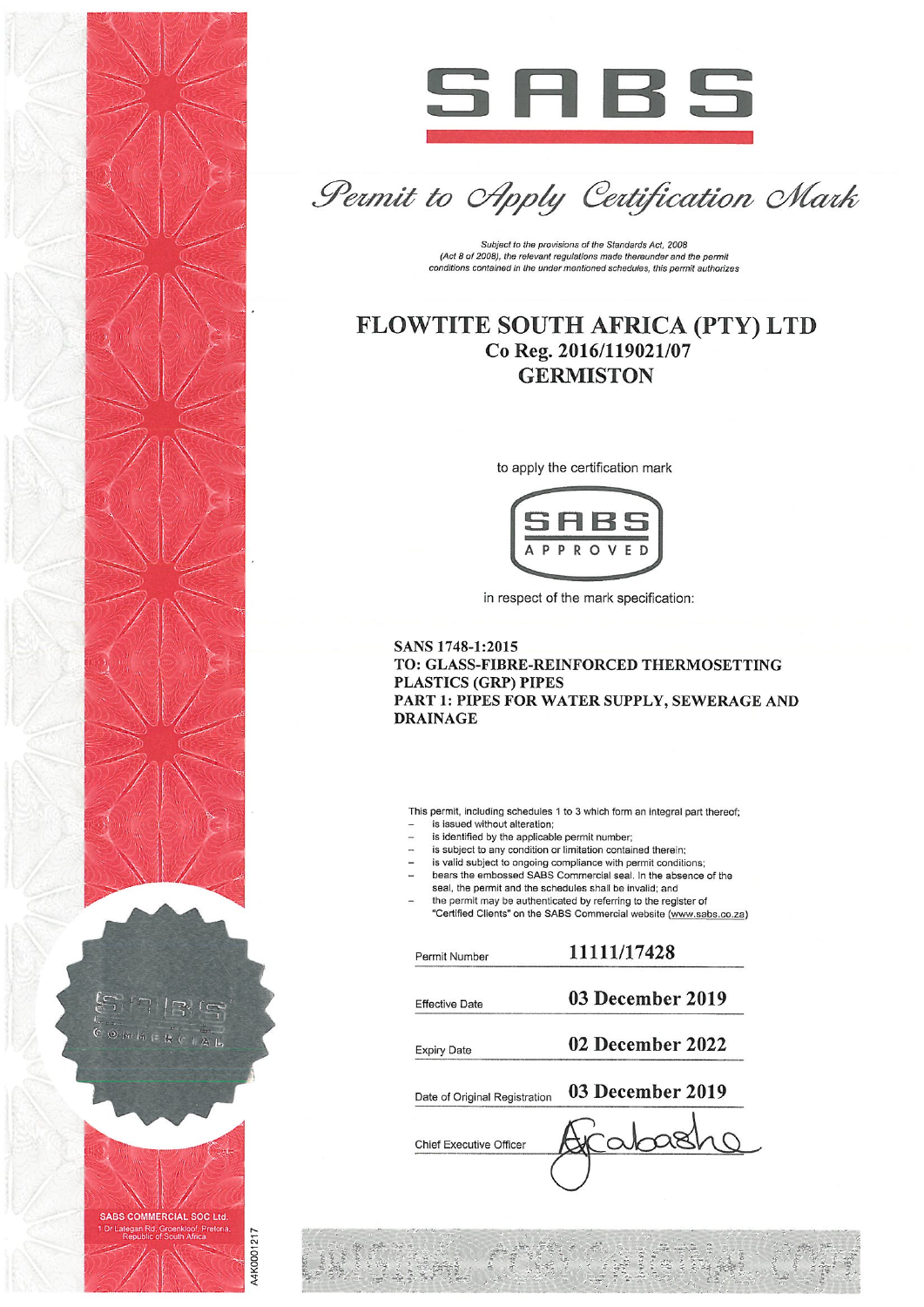|                                                                                                                                                                                                                                              | SABS                                                                                                                                                                                                                                                                                                                                                                                                                                | Permit number<br>11111/17428 |
|----------------------------------------------------------------------------------------------------------------------------------------------------------------------------------------------------------------------------------------------|-------------------------------------------------------------------------------------------------------------------------------------------------------------------------------------------------------------------------------------------------------------------------------------------------------------------------------------------------------------------------------------------------------------------------------------|------------------------------|
| <b>SCHEDULE TO PERMIT TO APPLY CERTIFICATION MARK</b><br>This permit is only applicable in respect of the permit holder, the factory, the mark specification, the<br>commodity and the trade name or trade mark referred to in this schedule |                                                                                                                                                                                                                                                                                                                                                                                                                                     | Schedule 1<br>Page 1 of 2    |
| 1. Permit holder<br>1.1 Name                                                                                                                                                                                                                 | Flowtite South Africa (Pty) Ltd                                                                                                                                                                                                                                                                                                                                                                                                     |                              |
| 1.2 Name under which the<br>business is conducted                                                                                                                                                                                            | Flowtite South Africa (Pty) Ltd                                                                                                                                                                                                                                                                                                                                                                                                     |                              |
| 1.3 Registration or the<br>identity number                                                                                                                                                                                                   | 2016/119021/07                                                                                                                                                                                                                                                                                                                                                                                                                      |                              |
| 2. Street address of factory<br>at which the commodity is<br>manufactured                                                                                                                                                                    | 7 Tielman Roos Street<br>Germiston South<br><b>GERMISTON</b>                                                                                                                                                                                                                                                                                                                                                                        |                              |
| 3. Mark Specification with which the<br>commodity is required to comply                                                                                                                                                                      | SANS 1748-1 / SABS 1748-1<br>Glass-fibre-reinforced thermosetting plastics (GRP) pipes Part 1: Pipes for<br>water supply, sewerage and drainage                                                                                                                                                                                                                                                                                     |                              |
| 4. Description of commodity to<br>which the certification mark<br>may be applied, and Brand name<br>or Trade mark which may be<br>used in conjunction with the<br>certification mark                                                         | Glass-fibre-reinforced thermosetting plastics (GRP) pipes<br>Type 1- Grade 2- Liner C<br><b>FLOWTITE</b>                                                                                                                                                                                                                                                                                                                            |                              |
| 5. Quality management system<br>with which consistent<br>compliance is required                                                                                                                                                              | The quality management system relating to the production of the<br>commodities identified in section 3 and 4 of this schedule must consistently<br>meet the requirements of the nominated product specification, the<br>requirements for a product certification system 5 certification scheme as per<br>ISO 17067 and requirements of the general and specific permit conditions as<br>detailed in schedules 2 and 3 of the permit |                              |
|                                                                                                                                                                                                                                              |                                                                                                                                                                                                                                                                                                                                                                                                                                     |                              |